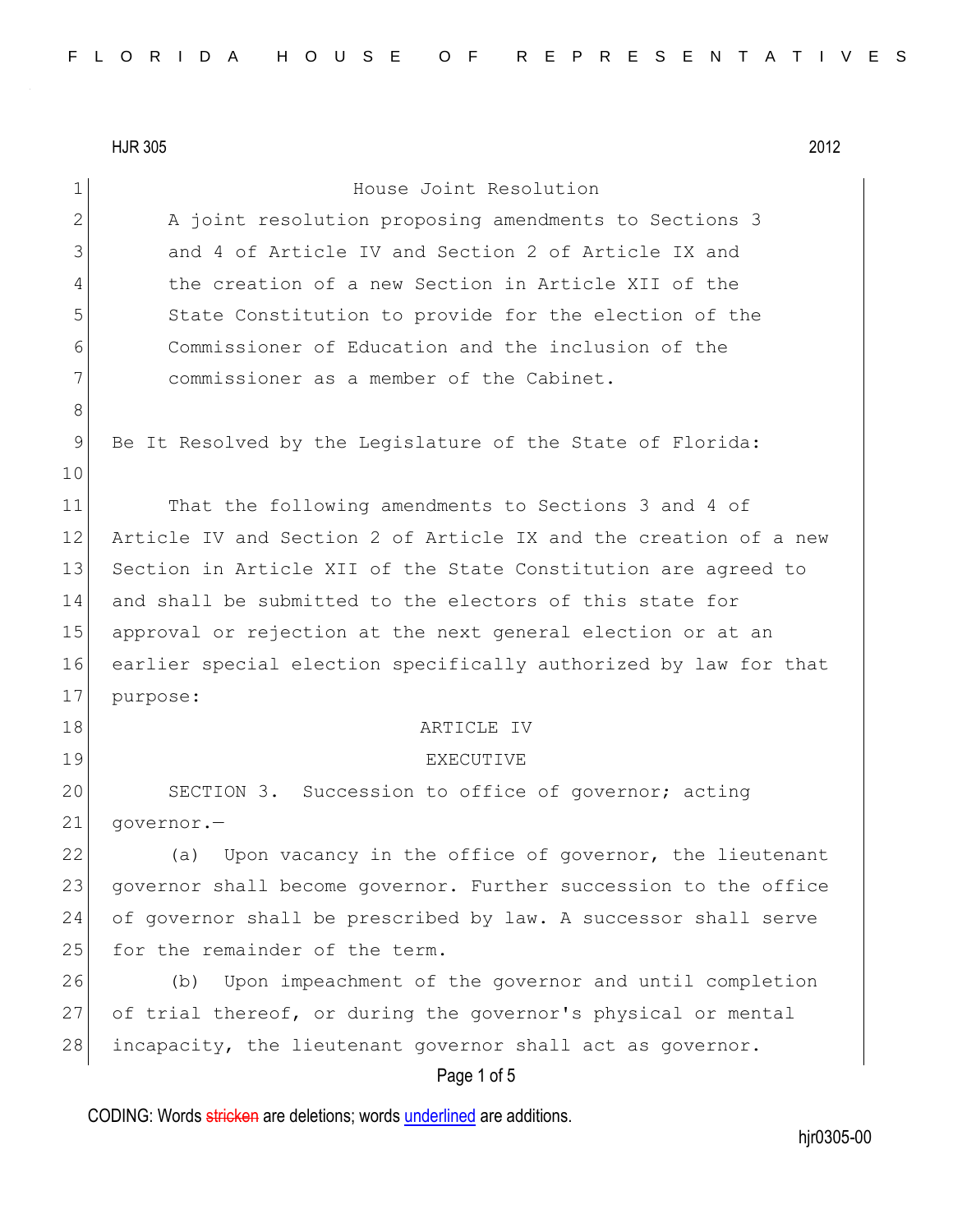Further succession as acting governor shall be prescribed by law. Incapacity to serve as governor may be determined by the supreme court upon due notice after docketing of a written 32 suggestion thereof by four  $t$ hree cabinet members, and in such case restoration of capacity shall be similarly determined after docketing of written suggestion thereof by the governor, the 35 legislature or four three cabinet members. Incapacity to serve as governor may also be established by certificate filed with the custodian of state records by the governor declaring 38 incapacity for physical reasons to serve as governor, and in such case restoration of capacity shall be similarly established.

41 SECTION 4. Cabinet.—

42 (a) There shall be a cabinet composed of an attorney 43 general, a chief financial officer, and a commissioner of 44 agriculture, and a commissioner of education. In addition to the 45 powers and duties specified herein, they shall exercise such 46 powers and perform such duties as may be prescribed by law. In 47 the event of a tie vote of the governor and cabinet, the side on 48 which the governor voted shall be deemed to prevail.

49 (b) The attorney general shall be the chief state legal 50 officer. There is created in the office of the attorney general 51 the position of statewide prosecutor. The statewide prosecutor 52 shall have concurrent jurisdiction with the state attorneys to 53 prosecute violations of criminal laws occurring or having 54 occurred, in two or more judicial circuits as part of a related 55 transaction, or when any such offense is affecting or has 56 affected two or more judicial circuits as provided by general

# Page 2 of 5

CODING: Words stricken are deletions; words underlined are additions.

hjr0305-00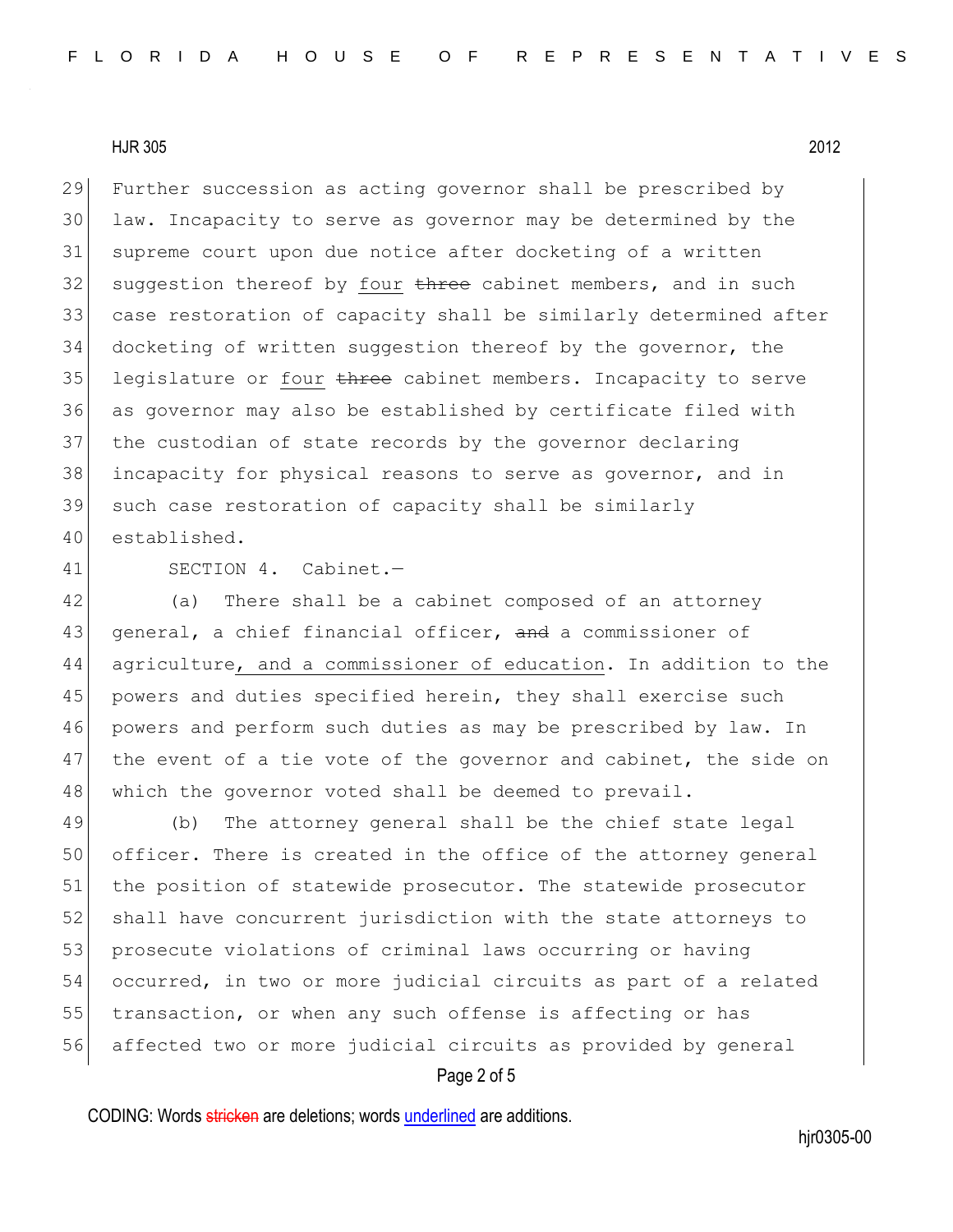57 law. The statewide prosecutor shall be appointed by the attorney 58 general from not less than three persons nominated by the 59 judicial nominating commission for the supreme court, or as 60 otherwise provided by general law.

61 (c) The chief financial officer shall serve as the chief 62 fiscal officer of the state, and shall settle and approve 63 accounts against the state, and shall keep all state funds and 64 securities.

65 (d) The commissioner of agriculture shall have supervision 66 of matters pertaining to agriculture except as otherwise 67 provided by law.

68 (e) The governor as chair, the chief financial officer, 69 and the attorney general shall constitute the state board of 70 administration, which shall succeed to all the power, control, 71 and authority of the state board of administration established 72 pursuant to Article IX, Section 16 of the Constitution of 1885, 73 and which shall continue as a body at least for the life of 74 Article XII, Section 9(c).

75  $( f)$  The governor as chair, the chief financial officer, 76 the attorney general, and the commissioner of agriculture, and 77 the commissioner of education shall constitute the trustees of 78 the internal improvement trust fund and the land acquisition 79 trust fund as provided by law.

 $80$  (q) The governor as chair, the chief financial officer, 81 the attorney general, and the commissioner of agriculture, and 82 the commissioner of education shall constitute the agency head 83 of the Department of Law Enforcement.

84 (h) The commissioner of education shall supervise the

# Page 3 of 5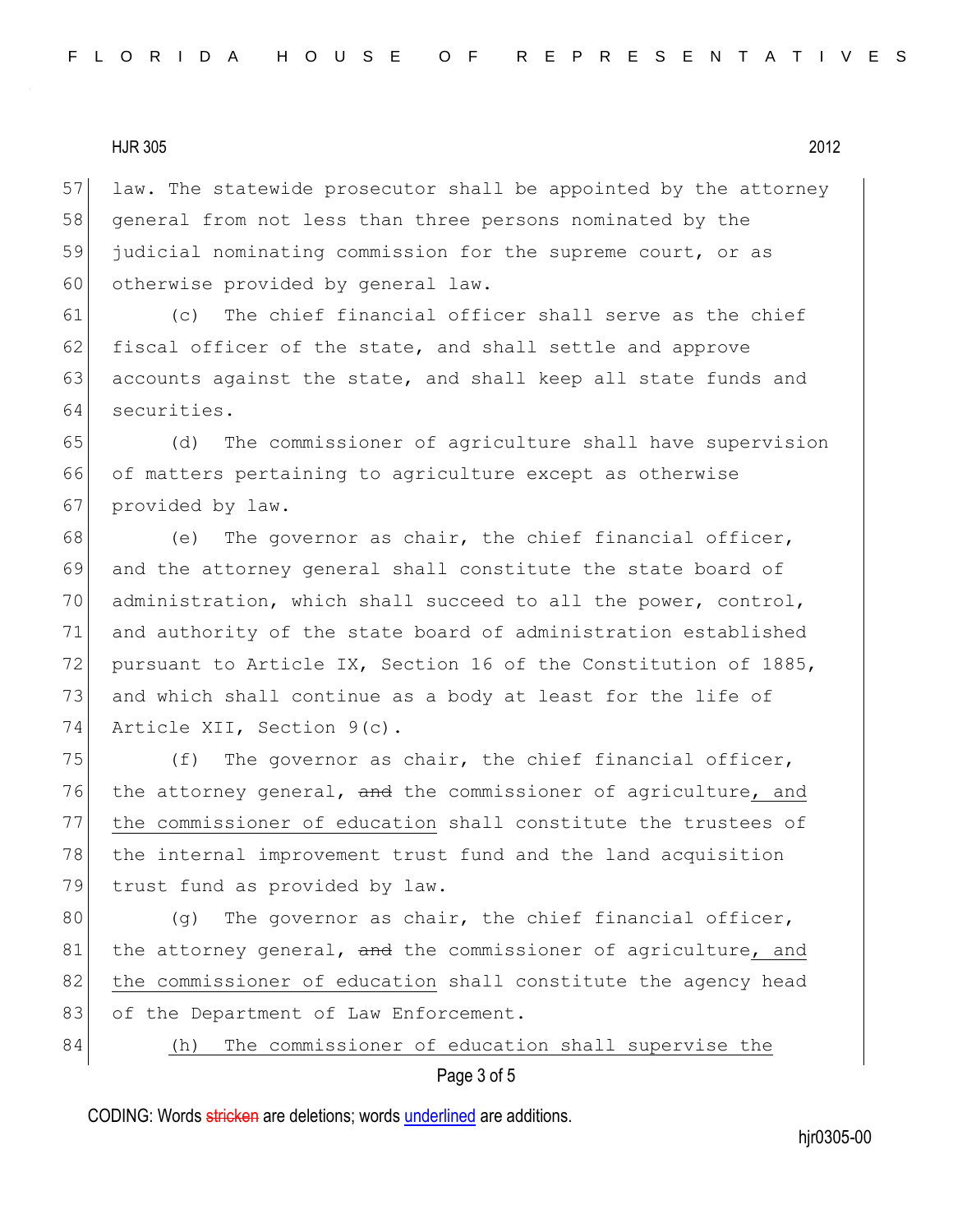| 85  | public education system in the manner prescribed by law.         |
|-----|------------------------------------------------------------------|
| 86  | ARTICLE IX                                                       |
| 87  | EDUCATION                                                        |
| 88  | SECTION 2. State board of education. The governor and the        |
| 89  | members of the cabinet shall constitute a state board of         |
| 90  | education, which shall be a body corporate and have such         |
| 91  | supervision of the system of free public education as is         |
| 92  | provided by law. The state board of education shall consist of   |
| 93  | seven members appointed by the governor to staggered 4-year      |
| 94  | terms, subject to confirmation by the senate. The state board of |
| 95  | education shall appoint the commissioner of education.           |
| 96  | ARTICLE XII                                                      |
| 97  | <b>SCHEDULE</b>                                                  |
| 98  | Commissioner of education. The amendments Sections 3 and 4       |
| 99  | of Article IV and Section 2 of Article IX providing for the      |
| 100 | election of a commissioner of education as a member of the       |
| 101 | cabinet shall take effect January 6, 2015, but shall govern with |
| 102 | respect to the qualifying for and the holding of the primary     |
| 103 | election for the commissioner of education in 2014.              |
| 104 | BE IT FURTHER RESOLVED that the following statement be           |
| 105 | placed on the ballot:                                            |
| 106 | CONSTITUTIONAL AMENDMENT                                         |
| 107 | ARTICLE IV, SECTIONS 3 and 4                                     |
| 108 | ARTICLE IX, SECTION 2                                            |
| 109 | ARTICLE XII                                                      |
| 110 | COMMISSIONER OF EDUCATION. This proposed amendment to the        |
| 111 | State Constitution provides for the statewide election of the    |
| 112 | Commissioner of Education and the inclusion of the Commissioner  |
|     | Page 4 of 5                                                      |